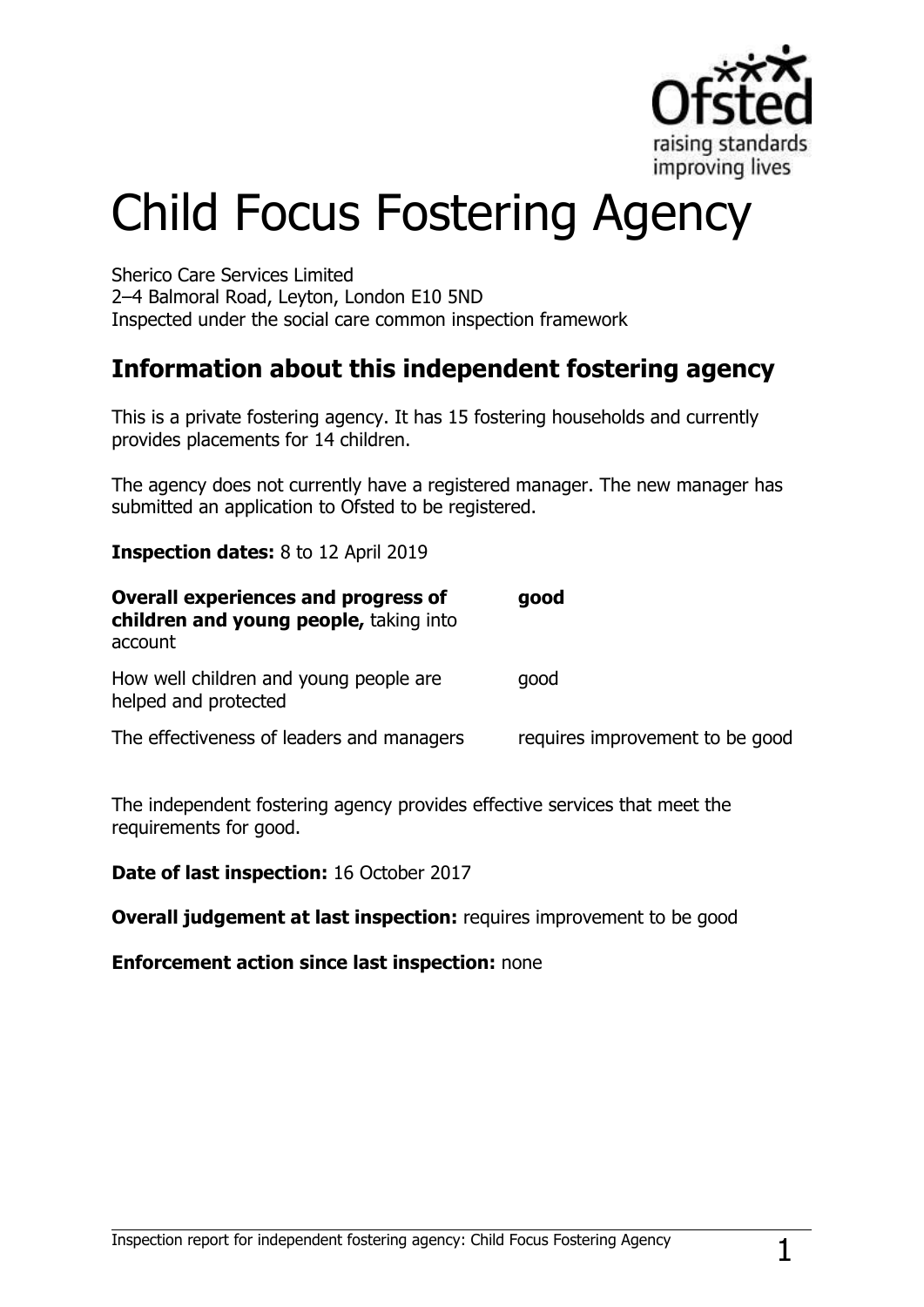

# **Inspection judgements**

## **Overall experiences and progress of children and young people: good**

Children live in stable and secure foster homes. Children are carefully matched with families who can meet their needs and help them to settle. Ten of the 14 children in foster homes have lived with the same foster carer for over a year. Some children have stayed in the same foster family for much longer and four of them have remained in their homes beyond the age of 18 under "staying put" arrangements.

Children share trusting and positive relationships with their foster families and with their foster families" supervising social workers. Supervising social workers visit regularly and know the children well. The agency"s social workers and foster carers attend all important meetings and advocate well for children to ensure that their needs are met. One social worker said, "I"m really happy with the agency; they are committed and pro-active, chasing me up to ensure tasks are done."

Foster carers receive good-quality training which helps prepare them to provide sensitive care. Foster carers spoken to described receiving training on a monthly basis and regular support visits from supervising social workers. One foster carer said, "The agency advocates well for children; they do support me to help children make progress."

The staff have improved their understanding of children's views and have been proactive in incorporating these views into practice. The new manager has appointed a 'children's ambassador' and is beginning to establish a children's council. The children's ambassador has attended the agency's management meetings, and has given advice on the revision of the children's guide and suggested activities for fun days. In addition, the new manager telephones children every month when she is auditing children's files, to seek their views on how well the agency is doing.

Children enjoy and benefit from having the many life experiences their peers enjoy, including football, swimming and after-school clubs. In addition, the agency facilitates quarterly forums to allow foster families to come together and enjoy socialising. There are four "fun days" planned for this year, when foster families are invited to bring foster children and their own children to a planned activity. This enables families to develop relationships and gain support from one another. The agency publishes a regular newsletter for foster families and children, and actively requests their feedback. Children"s achievements are celebrated with a "child of the month' feature.

New placements are well planned for children where possible. One child who was moving in during this inspection had a tea visit and an overnight stay prior to moving in. When children need to be admitted in an emergency, they are welcomed, and a placement planning meeting is held as soon as possible to ensure that their needs are known and met.

The agency supports children to learn independence skills and encourages them to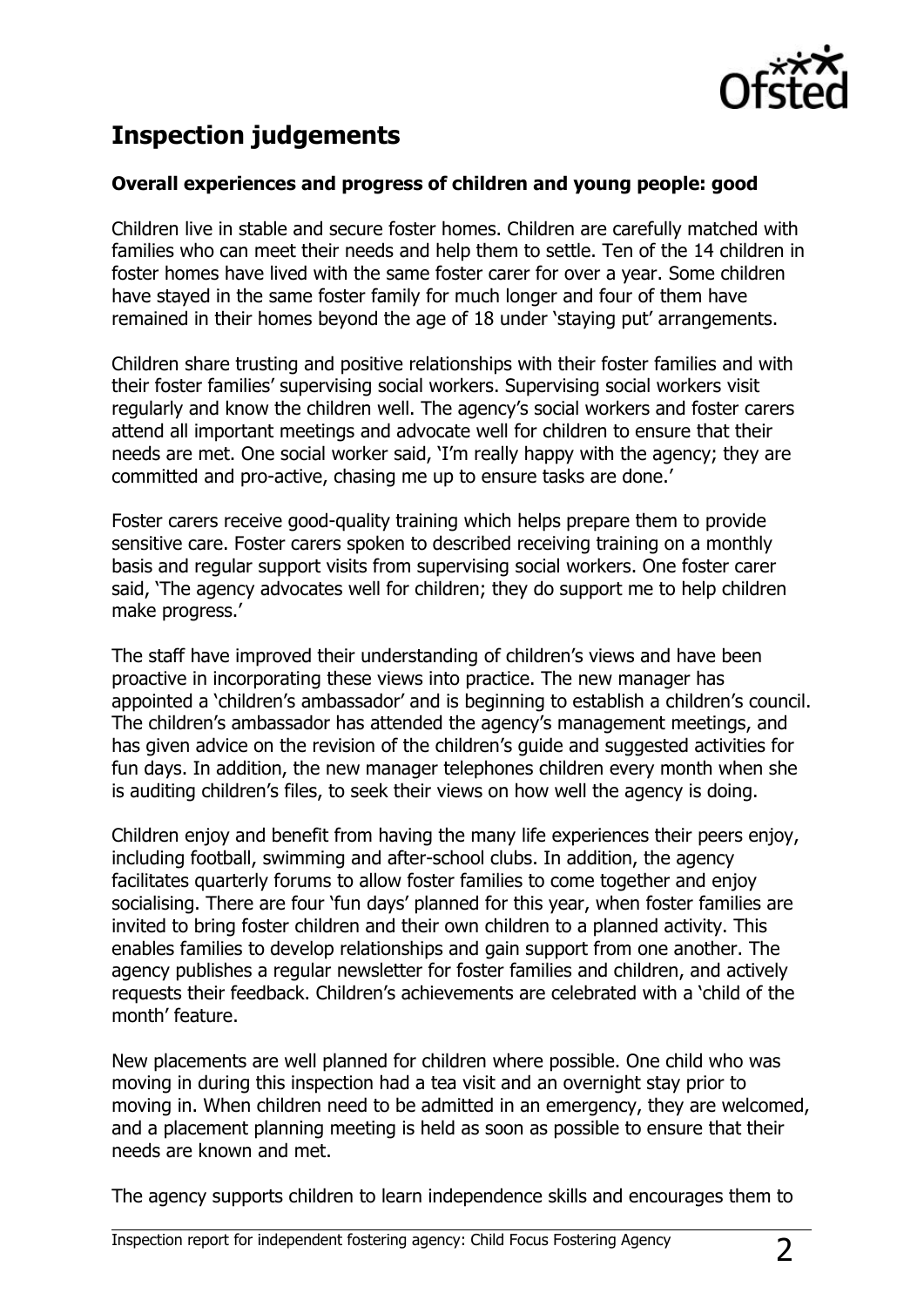

live independently. The agency recognises that for many children, leaving care at 18 is too soon, and it therefore supports these children to remain living with their foster families until they are ready to live independently.

In most cases, the agency recruits, assesses and prepares foster carers well so that they have a good understanding of fostering and how to meet the needs of a fostered child. This enables placements to be secure and ensures that stability remains a key strength of the agency. Despite this, a small number of assessments are below the expected standard. Gaps in information and confusion about recommendations made by the fostering panel have not always been identified by the quality assurance process, and mean that children may be placed with foster carers whose ability to meet their needs has not been fully explored.

### **How well children and young people are helped and protected: good**

Children spoken with said that they feel safe and that they like their foster homes and carers. Children are enabled to develop relationships with foster carers, which has helped them to feel safer and to talk about issues that worry them.

A strength of this agency is ensuring that it receives detailed information from the placing authority prior to placement. It is evident from the risk assessment and matching process that consideration is given to presenting risks, how these risks are triggered and what strategies can be used to reduce risks for children.

Foster carers said that they feel well supported to respond to children who go missing from home or who get involved in risk-taking behaviours. Consequently, foster carers feel confident that they know what to do and how to address children"s challenging behaviours. Incidents of children going missing have reduced in number significantly for one child through placement-stability meetings, clear curfew times and expectations of behaviour, and the use of signed agreements.

Foster carers and the agency staff demonstrate a good knowledge of the risks that children can face within the community. The supervising social workers support foster carers to understand risks, and guide them in talking to children about how to keep themselves safe. Regular training for foster carers on relevant safeguarding subjects also helps them to update their understanding of risks for children. All foster carers have access to procedures for reporting children missing, and can contact a duty social worker outside of office hours if needed.

Children are being supported to take age-appropriate risks. This helps children to learn how to keep themselves as safe as possible, for example while learning to travel independently to school. Foster carers gain the trust of children through relationship building. Children are encouraged to give foster carers additional contact details and check in with them regularly when they go out in the community independently to spend time with friends. This gives the children a level of independence, while minimising risks.

Foster carers also receive ongoing training to meet the training, support and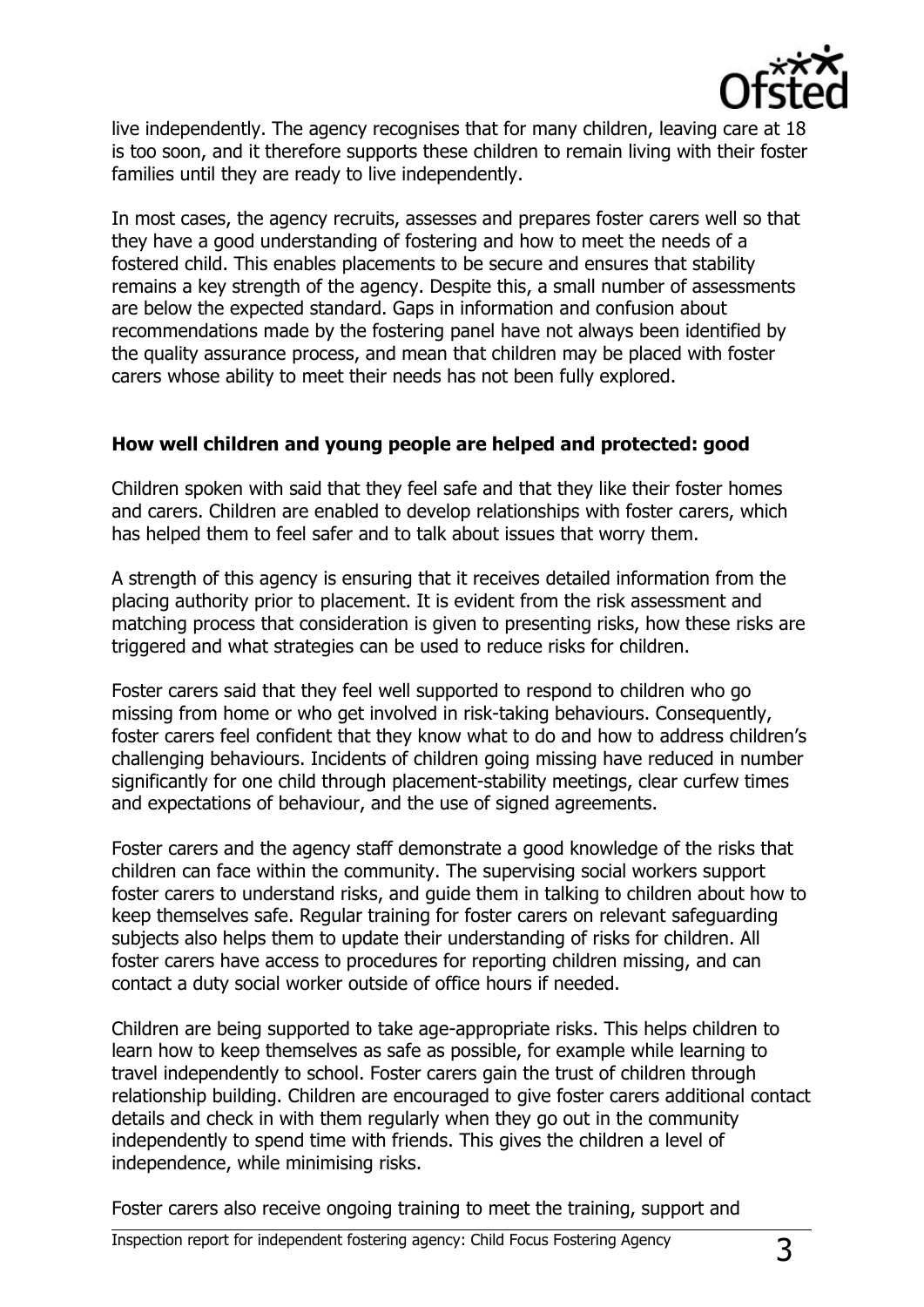

development standards. This helps foster carers to understand the various areas of safeguarding and behaviour management that they need to know in order to meet children"s needs. For example, foster carers attend secure base and attachment training and therapeutic training.

Robust recruitment processes ensure that necessary checks are undertaken to help prevent unsafe people from being allowed to care for vulnerable children. The agency continues with safer caring by undertaking the appropriate matching of children for placement, updating risk assessments and devising safe caring plans for children in their foster homes. There is evidence of regular supervision for foster carers and unannounced visits taking place to check on foster homes and to see and talk to children alone.

In most cases, staff follow the procedures for reporting allegations and concerns about child protection. Where procedures have not been followed within timescales, the new manager has addressed concerns promptly through the staff disciplinary procedures. Over the past year, the agency has brought several foster carers back to the fostering panel to consider issues regarding standards of care, and has appropriately addressed poor-quality care and practice by deregistering carers or by providing additional training.

## **The effectiveness of leaders and managers: requires improvement to be good**

The agency has been without a registered manager for some time. Despite the agency having a named manager covering the management post, there have been several changes of manager since the last inspection in October 2017. Since December 2018, there has been a new manager in post and her application is currently in the process of being considered by Ofsted.

The agency"s ability to develop, and to sustain this development, has suffered due to inconsistent management. There has, for example, been a decline in the recruitment of foster carers and the development of systems/processes which would help the agency to improve. Agency workers and foster carers indicated that the changes of management have not been conducive to creating good systems and improving the efficiency of the agency.

Some shortfalls in the oversight and monitoring of practice were seen during inspection, for example in regard to the recording and checking of the fostering panel"s recommendations, minutes and the agency decision-maker"s decisions. The statement of purpose requires updating as it currently holds some incorrect information about services and staffing. The agency website also requires updating to reflect these changes.

Despite these shortfalls, no children have been placed at risk of harm and the agency has concentrated on supporting foster carers and the children they are looking after.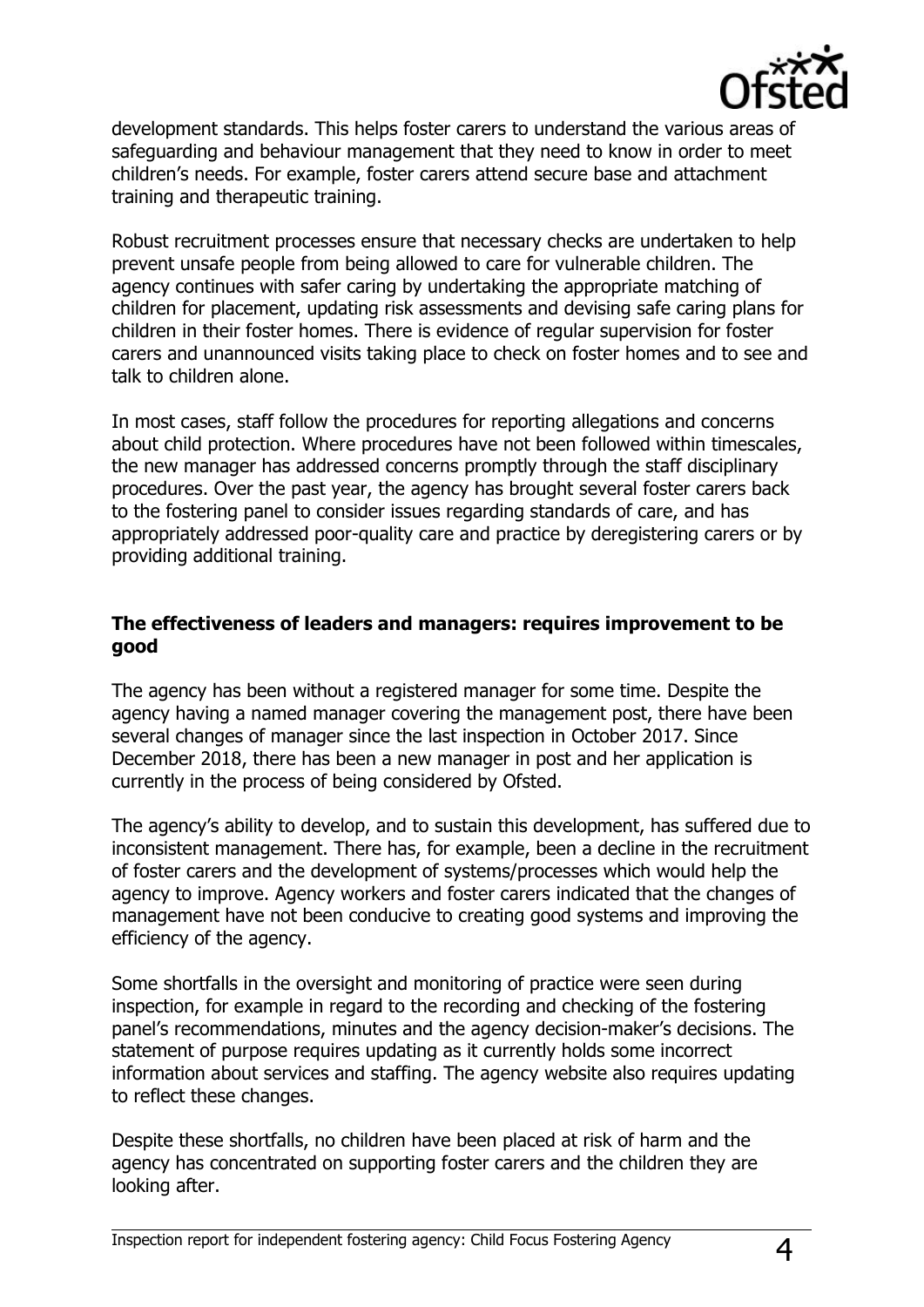

Despite the obvious difficulties, the new manager, with the support of the quality assurance manager, has begun to implement better systems to improve and monitor practice. For example, the new manager has established a tracking system to help her understand children's progress in education/employment/training. This monitoring tool has helped the agency to identify whether children are making progress and where there are concerns, support has been offered. In the six-month monitoring period, there has been a significant increase in the number of children who are now in employment, education and training.

The new manager, supported by the quality assurance manager, has worked hard to meet the requirements and recommendations from the last inspection and this has largely been achieved. Some minor shortfalls were found in recruitment practice. Although information is sought, the consistency in storing recruitment information should ensure compliance with the general data protection regulation. In addition, any official documents should be verified by a senior member of staff in the agency, and original documents removed, returned or destroyed as relevant.

There is a newly implemented system for the independent review of foster carers" annual reviews. This is an independent arrangement and will help ensure a more objective reviewing process. Recent reviews carried out under this new system include feedback contributions from children and professionals using the service, and are well recorded.

Leaders and managers are beginning to better understand the strengths and weaknesses of the agency. The agency development plan is good and has realistic ideas for further developing the service. The new manager is in a good position to continue to develop more consistent practice.

There are good professional relationships within the agency team. Team members are supportive of one another, and are keen to develop the agency and move it forwards. Staff feel supported and said that they receive regular supervisions. Staff also said that they find the managers accessible, and feel optimistic that there will be better consistency now there is a new manager in post.

The agency"s fostering panel is made up of members who have diverse skills and knowledge. It is promoting safe, secure and stable placements; however, it needs to be more robust in ensuring that assessments are checked for inconsistencies, while providing more rigorous oversight and asking questions where such inconsistencies exist. The fostering panel must improve its quality assurance function and offer better gatekeeping for the overall service.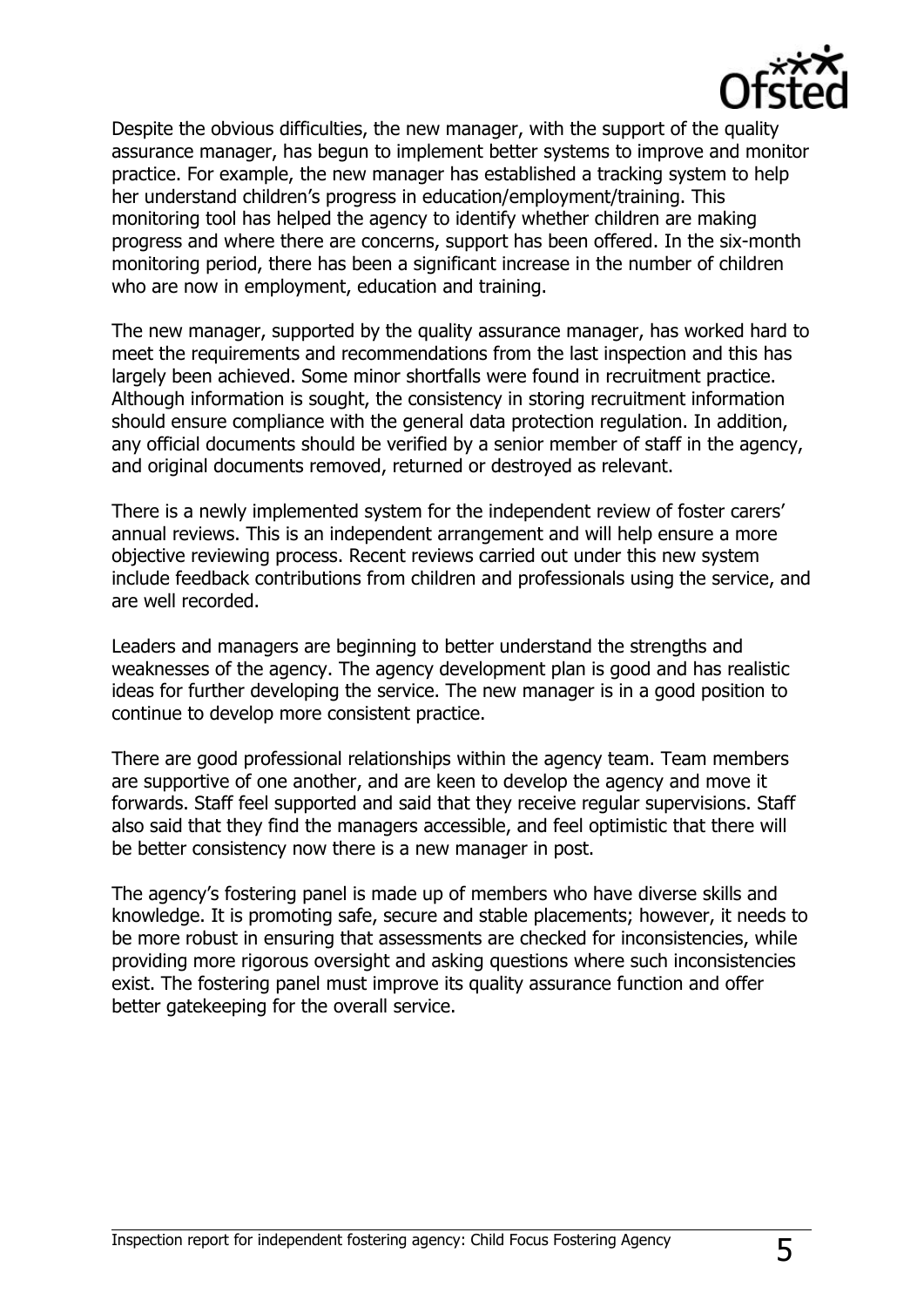

## **What does the independent fostering agency need to do to improve?**

## **Statutory requirements**

This section sets out the actions that the registered person(s) must take to meet the Care Standards Act 2000, Fostering Services (England) Regulations 2011 and the national minimum standards. The registered person(s) must comply within the given timescales.

| <b>Requirement</b>                                                                                                                                                                                                                                                                                                                                                                                                    | Due date   |
|-----------------------------------------------------------------------------------------------------------------------------------------------------------------------------------------------------------------------------------------------------------------------------------------------------------------------------------------------------------------------------------------------------------------------|------------|
| The fostering service provider must review the approval of<br>each foster parent in accordance with this regulation.                                                                                                                                                                                                                                                                                                  | 12/07/2019 |
| If, taking into account any recommendation made by the<br>fostering panel, the fostering service provider are no longer<br>satisfied that the foster parent or the foster parent's<br>household continues to be suitable, or that the terms of the<br>approval are appropriate, they must (subject to paragraph<br>(8)                                                                                                |            |
| give written notice to the foster parent that they propose to<br>terminate, or (as the case may be) revise the terms of, the<br>foster parent's approval (a "qualifying determination"),<br>together with their reasons and a copy of any<br>recommendation made by the fostering panel; and                                                                                                                          |            |
| in any case where the fostering service propose only to<br>revise the terms of the foster parent's approval                                                                                                                                                                                                                                                                                                           |            |
| provide a statement setting out whether the fostering service<br>provider considers that the foster parent or members of the<br>foster parent's household (including any children placed<br>there) may have additional support needs as a result of the<br>proposed revision and, if so, how those needs will be met<br>and                                                                                           |            |
| request the foster parent's agreement in writing to the<br>proposed revision of terms.                                                                                                                                                                                                                                                                                                                                |            |
| In a case falling within paragraph $(7)(a)$ , where the fostering<br>service provider receive the foster parent's agreement in<br>writing to the proposed revision of terms, the fostering<br>service provider may proceed to make their decision, taking<br>into account the statement referred to in paragraph $(7)(a)(i)$ ,<br>notwithstanding that the period referred to in paragraph<br>(7)(b) has not expired. |            |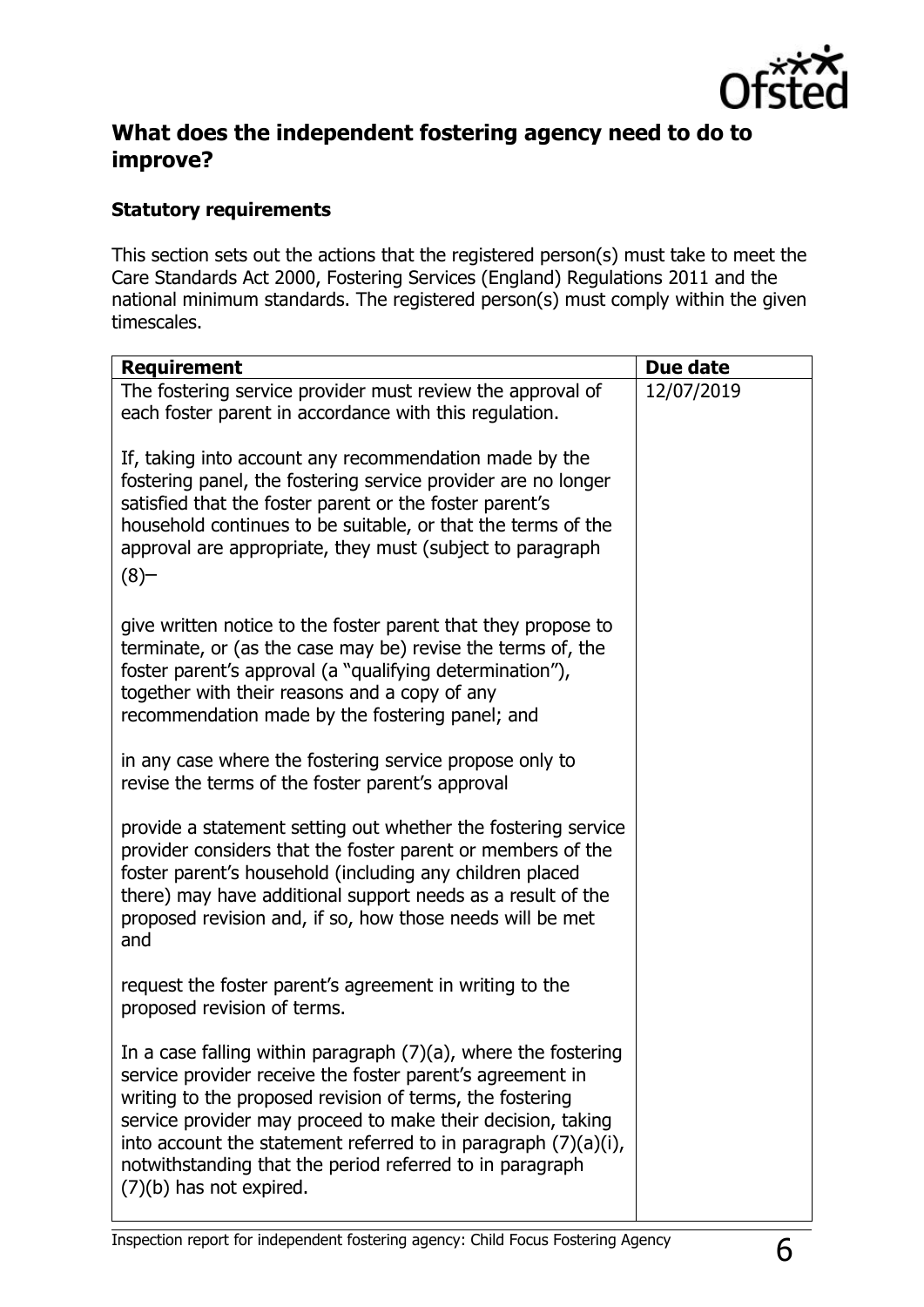

| As soon as practicable after making the decision referred to<br>in paragraph $(9)$ , $(9a)$ , $(10)(b)$ or $(11)$ , the fostering service<br>provider must give written notice to the foster parents                                                                                                                                                                                                                           |            |
|--------------------------------------------------------------------------------------------------------------------------------------------------------------------------------------------------------------------------------------------------------------------------------------------------------------------------------------------------------------------------------------------------------------------------------|------------|
| stating (as the case may be)-                                                                                                                                                                                                                                                                                                                                                                                                  |            |
| the revised terms of the approval and the reasons for the<br>revision.                                                                                                                                                                                                                                                                                                                                                         |            |
| (Regulation 28(7)(a)(i)(ii) (9a)(12(c))                                                                                                                                                                                                                                                                                                                                                                                        |            |
| Specifically, this is in relation to ensuring that any changes to<br>the foster carer approval and conditions are reviewed by the<br>fostering panel and formally approved by the agency<br>decision-maker.                                                                                                                                                                                                                    |            |
| The fostering service provider must keep under review and,<br>where appropriate, revise the statement of purpose and<br>children's guide, notify the Chief Inspector of any such<br>revision within 28 days, and if the children's guide is revised,<br>supply a copy to each foster parent approved by the<br>fostering service provider, and to each child placed by them<br>(subject to the child's age and understanding). | 12/07/2019 |
| (Regulation $4(a)(b)(c)$ )                                                                                                                                                                                                                                                                                                                                                                                                     |            |

### **Recommendations**

- Panel/s provide a quality assurance feedback to the fostering service provider on the quality of reports being presented to panel. ("Fostering Services: National Minimum Standards', 14.1)
- The agency record must show the date on which each check was completed and who carried out the check. The DBS (Disclosure and Barring Service) must be kept in secure conditions and be destroyed by secure means as soon as it is no longer needed, in line with the DBS code of practice. Before the disclosure is destroyed, records need to be kept as described above. ("Fostering Services: National Minimum Standards', 19.4)
- The fostering service has a record of the recruitment and suitability checks which have been carried out for foster carers and those working (including volunteers) for the fostering service which includes: (c) checks to confirm qualifications which are a requirement and those that are considered by the fostering service to be relevant. ('Fostering Services: National Minimum Standards', 19.3)

# **Information about this inspection**

Inspectors have looked closely at the experiences and progress of children and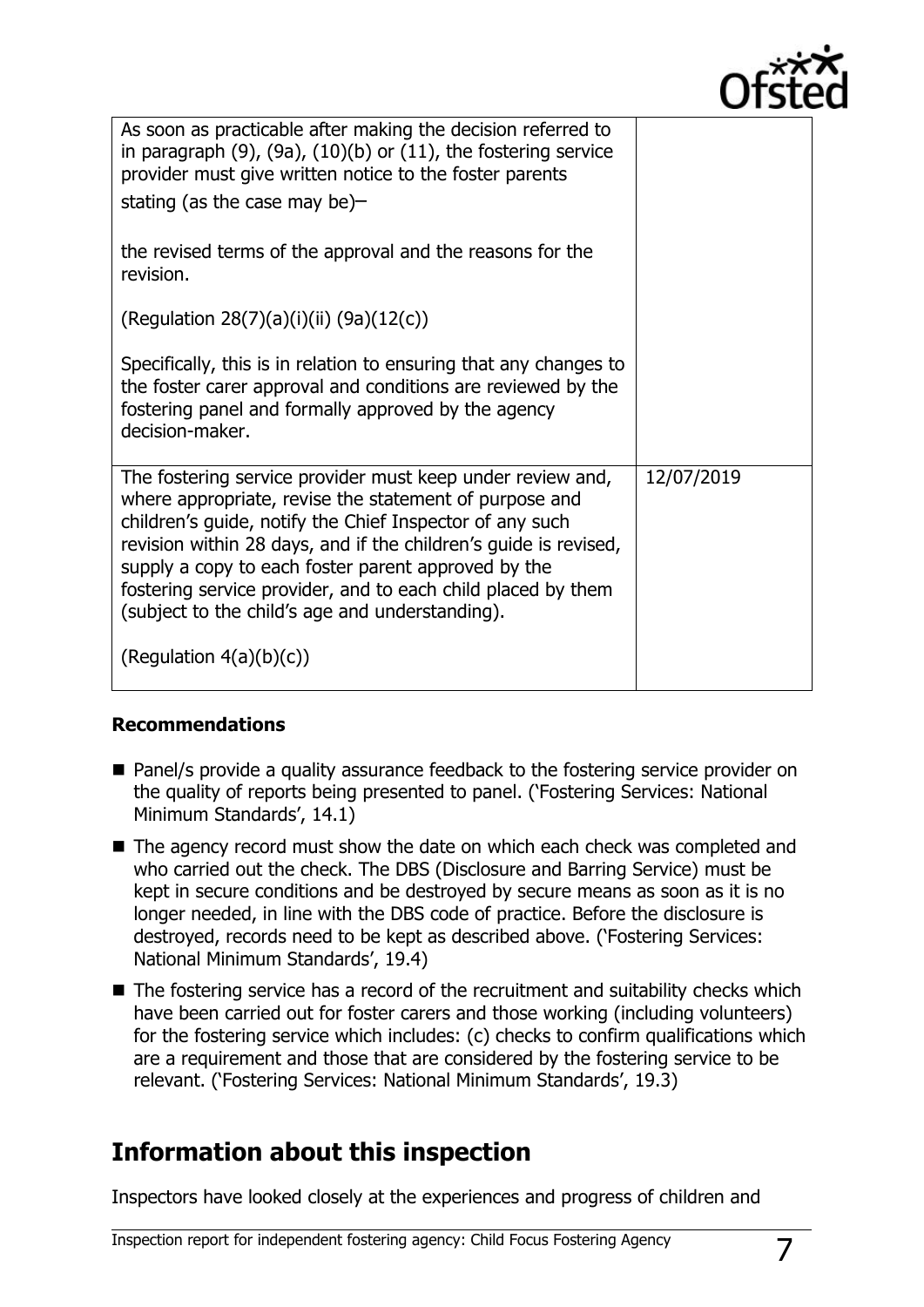

young people using the 'Social care common inspection framework'. This inspection was carried out under the Care Standards Act 2000 to assess the effectiveness of the service, how it meets the core functions of the service as set out in legislation, and to consider how well it complies with the Fostering Services (England) Regulations 2011 and the national minimum standards.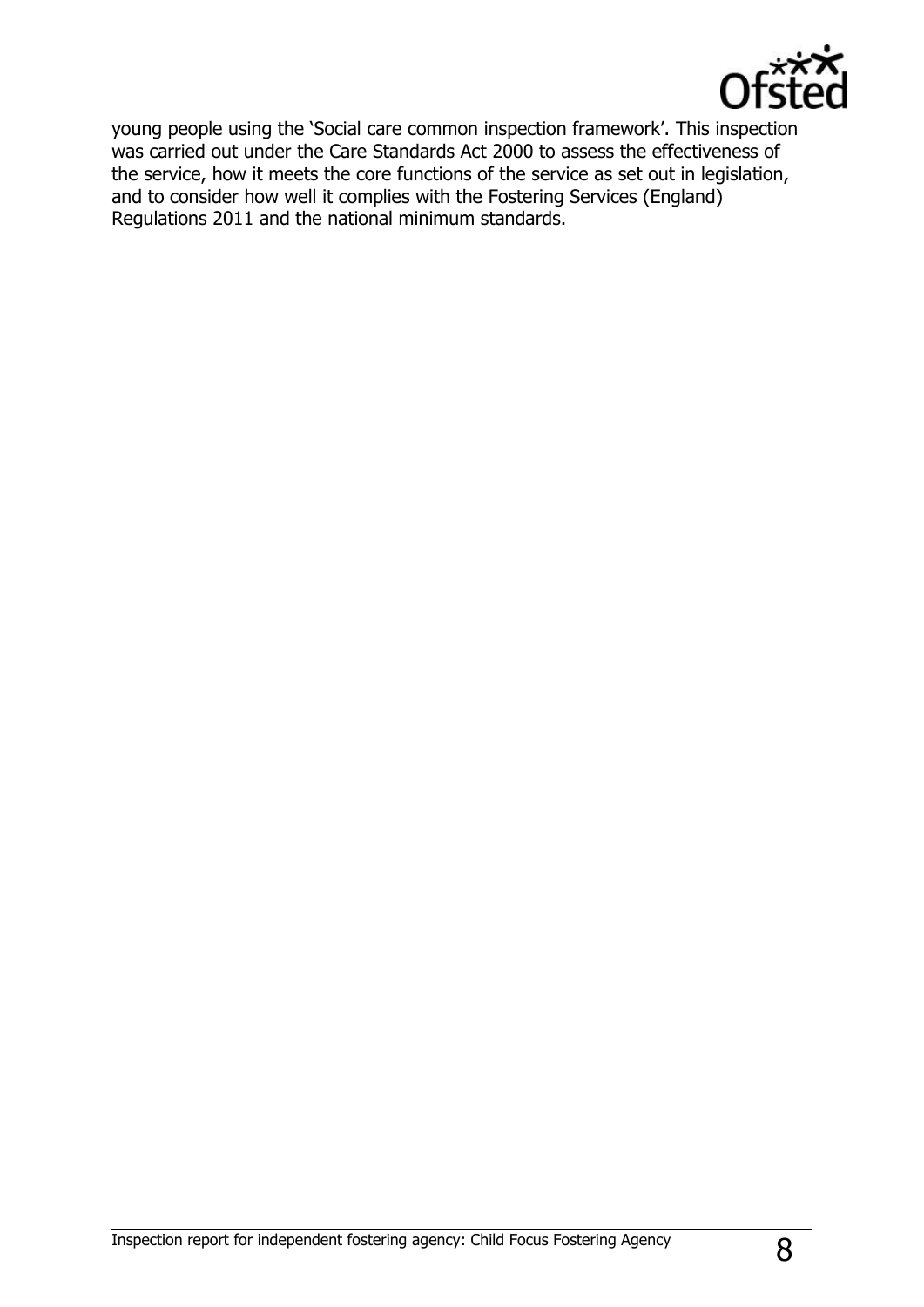

## **Independent fostering agency details**

**Unique reference number:** SC036628

**Registered provider:** Sherico Care Services Limited

**Registered provider address:** 2–4 Balmoral Road, London E10 5ND

**Responsible individual:** Veleta Hayles

**Registered manager:** Post vacant

**Proposed manager:** Joanna Francis

**Telephone number:** 0208 558 7569

**Email address:** enquires@cffa.org.uk

# **Inspector**

Christine Kennet: social care inspector